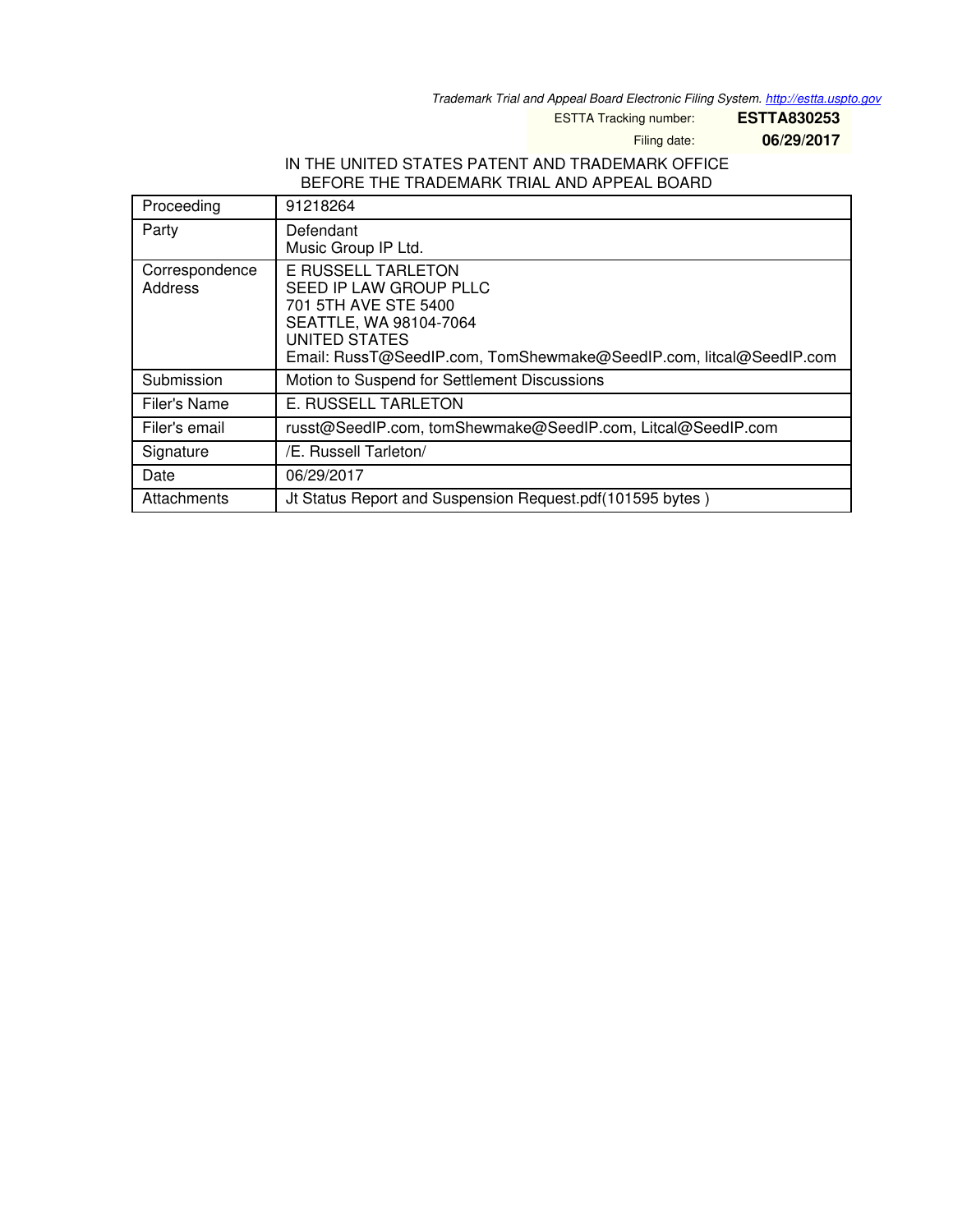### THE UNITED STATES PATENT AND TRADEMARK OFFICE BEFORE THE TRADEMARK TRIAL AND APPEAL BOARD

| Fishman Transducers, Inc., |                                |
|----------------------------|--------------------------------|
| Opposer,                   | Opposition No. 91218264        |
| V.                         | Serial No. 85/647325           |
| MUSIC Group IP Ltd.,       |                                |
| Applicant.                 | Attorney Docket No. 900195.838 |

# **THIRD JOINT REPORT REGARDING STATUS OF SETTLEMENT AND MOTION TO SUSPEND FOR 180 DAYS**

 Pursuant to T.B.M.P. § 403.01 and 37 CFR § 2.120(a), the parties, Fishman Transducers, Inc. ("Fishman") and MUSIC Group IP Ltd. ("MUSIC Group"), by and through counsel, hereby respectfully request that all subsequent deadlines in the above proceeding be suspended for an additional 180 days. The parties request this extension of deadlines set forth below due to the parties' ongoing settlement negotiations and the outcome of a parallel proceeding involving Applicant.

 Per its Order entered on September 28, 2016, the Board requested a report reciting what progress the parties have made toward resolving the matter including the following specific points.

# **1. Recitation of issues that have been resolved**

Applicant is a party in Opposition No. 91216808 filed prior to this action. The mark in dispute herein is the same mark in dispute in that opposition. Opposition No. 91216808 is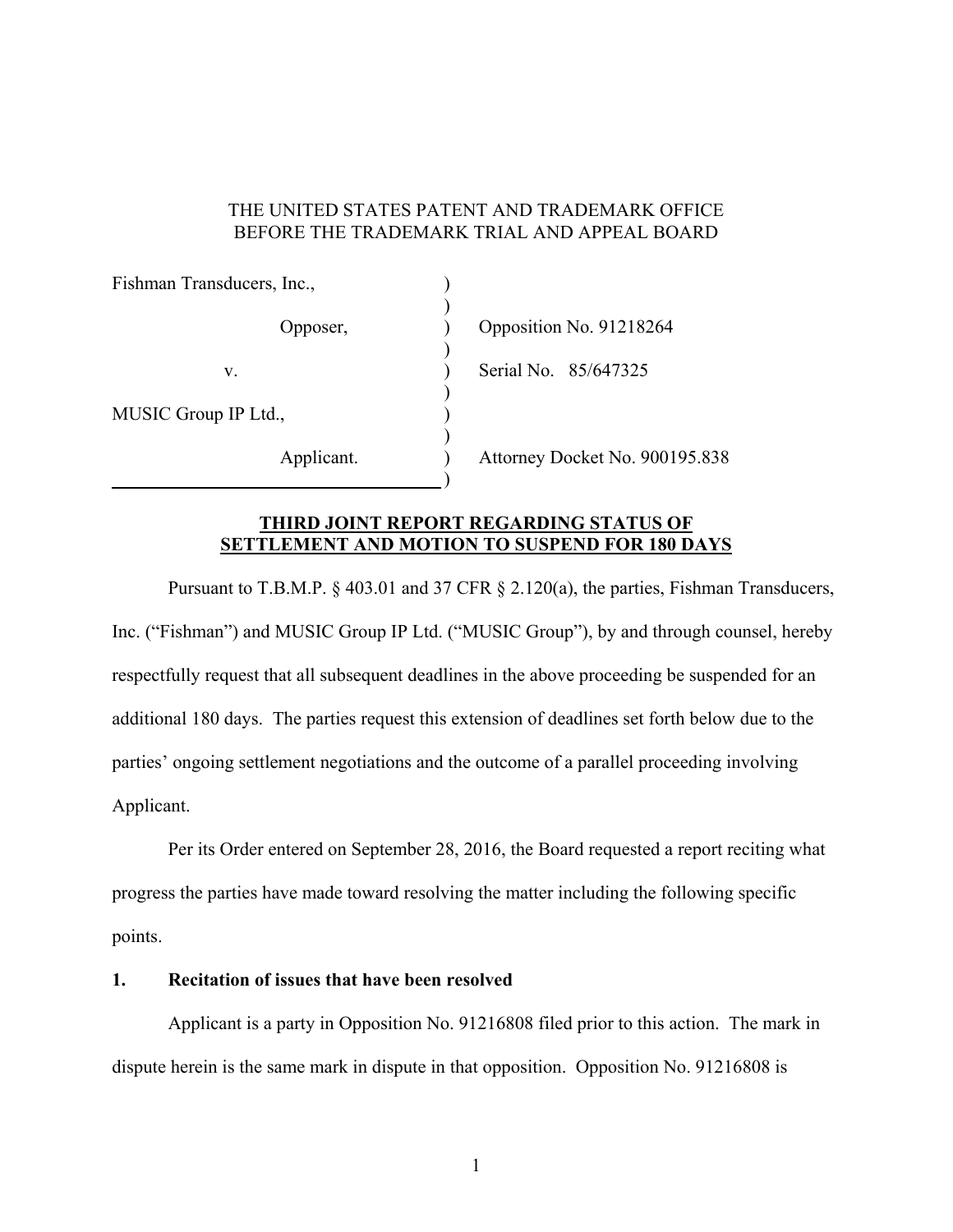ongoing and in the trial phase. Should the opposition be sustained in the co-pending Opposition No., 91216808, then the opposition that is the subject of this motion will be moot. Hence, the parties herein believe it is in best interests of both parties as well as in the interest of judicial economy that the current proceeding be suspended another 180 days.

#### **2. Identification of the settlement activities which have occurred**

 The following is a recitation of recent settlement activities between the parties. The parties have continued to communicate and agree upon the need to request suspension of this matter in view of co-pending Opposition No. 91216808.

### **3. A list of issues that remain to be resolved.**

 The parties are waiting for resolution of Opposition No. 91216808, which they believe will allow them to be able to discuss potential resolution of this matter. More particularly, should Opposition No. 91216808 be sustained, then the current opposition will be moot.

# **4. Timetable for resolution.**

 The parties will re-evaluate potential resolution of the present matter in light of the ongoing proceedings in co-pending Opposition 91216808 at the conclusion of the 180-day suspension requested herein.

 Given the information set forth above and the fact that the parties are diligently working towards a mutually beneficial settlement, the parties request that the proceedings be extended and all subsequent deadlines be reset as follows:

| <b>Expert Disclosures Due:</b>           | 01/02/2018 |
|------------------------------------------|------------|
| Discovery Period Closes:                 | 02/01/2018 |
| <b>Plaintiff's Pretrial Disclosures:</b> | 03/18/2018 |
| Plaintiff's 30-day Trial Period Ends:    | 05/02/2018 |
| Defendant Pretrial Disclosures:          | 05/17/2018 |
| Defendant 30-day Trial Period Ends:      | 07/01/2018 |
| Plaintiff's Rebuttal Disclosures:        | 07/16/2018 |
| Plaintiff's 30-day Rebuttal Period Ends: | 08/15/2018 |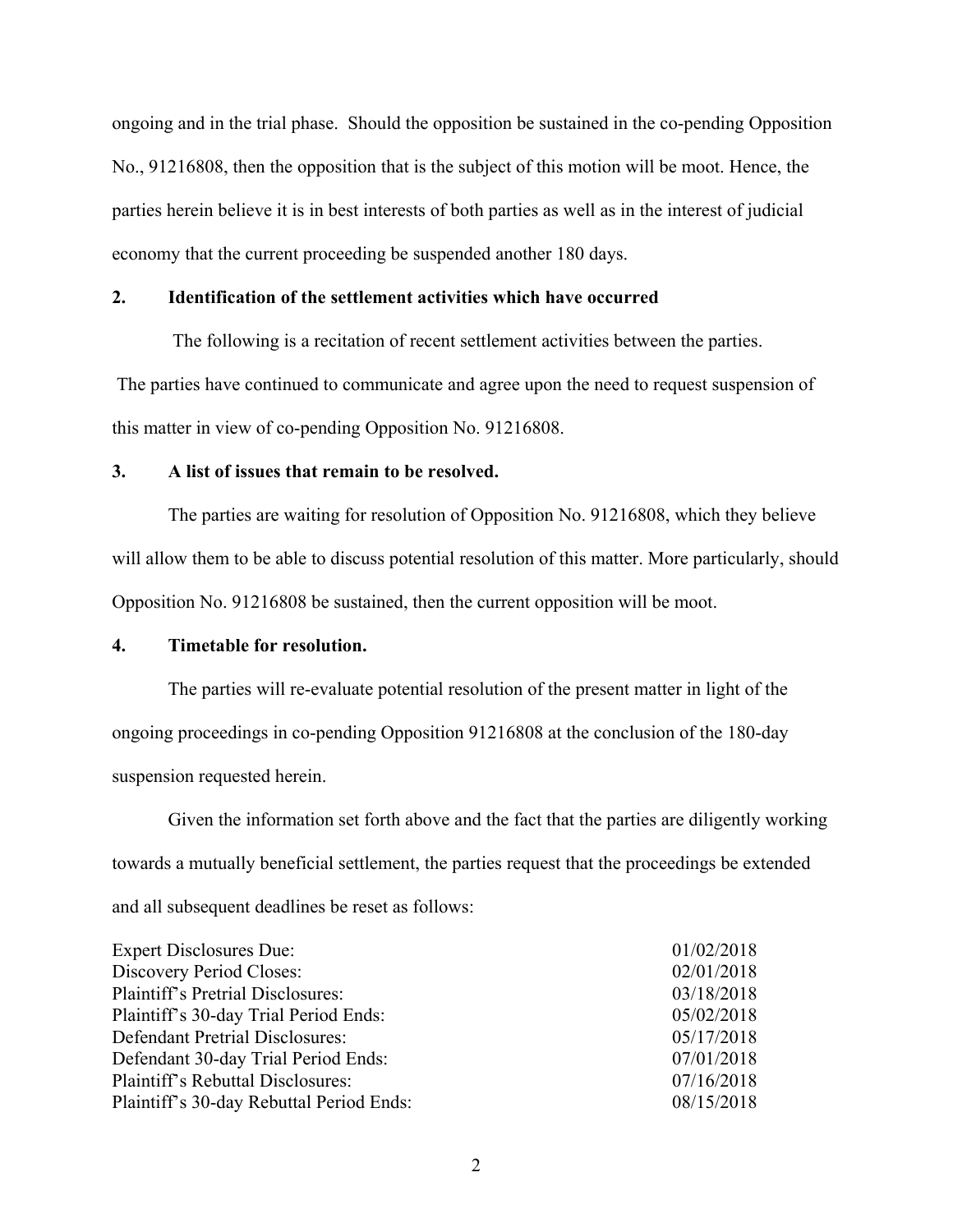The parties hereby request that the deadlines in the above proceeding be suspended by

180 days as set forth above.

Date: June 29, 2017

Respectfully submitted,

SEED IP LAW GROUP PLLC

SCARINI & HOLLENBECK, LLC

By: /E. Russell Tarleton / E. Russell Tarleton 701 Fifth Avenue, #5400 Seattle, WA 98104 Telephone: (206) 622-4900 E-mail: RussT@SeedIP.com

Attorneys for Applicant

By: **/Brent M. Davis /** 

 Brent M. Davis 100 Valley Brook Avenue Lyndhurst, NJ 07071 Telephone: (201) 896-4100 E-mail: bdavis@sh-law.com

Attorneys for Opposer